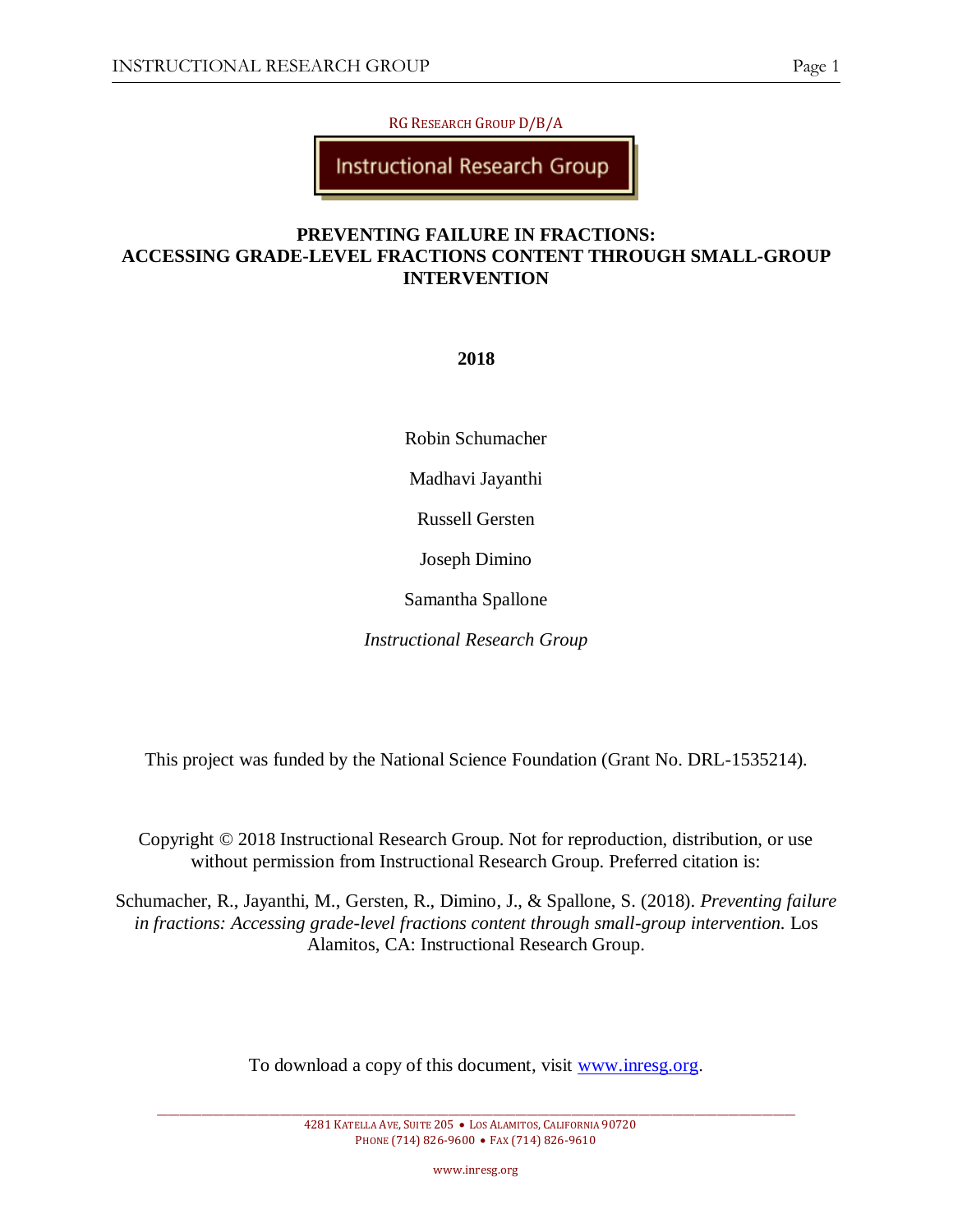#### **PREVENTING FAILURE IN FRACTIONS: ACCESSING GRADE-LEVEL FRACTIONS CONTENT THROUGH SMALL-GROUP INTERVENTION**

#### **OVERVIEW OF THE PROBLEM**

A solid foundation in fractions is a key predictor of success in algebra and more advanced mathematics, which in turn is predictive of entry into higher education and many high-paying vocations. In fact, knowledge of fractions at age 10 (i.e., fifth grade) was found to predict performance in algebra above and beyond general math ability, IQ, or SES.<sup>1</sup> Yet, when fractions are introduced into the mathematics curriculum in upper elementary grades (grades 4 and 5), many students demonstrate minimal growth in fractions knowledge and some students find themselves three grade levels or more behind their peers at the start of seventh grade.<sup>2, 3</sup>

Fractions present increased challenges to students because they are more abstract than whole numbers. For example, fractions require an understanding of the relationship between the numerator and denominator to determine magnitude or value, whereas, whole number magnitude is more concrete and corresponds to counting discrete objects. As students are confronted with the abstract nature of fractions, many fall behind, which is likely to have long term consequences on their mathematics learning trajectory and even eliminate potential career options. Therefore, identifying students who struggle with fractions and preventing long term failure is critical.

Unfortunately, schools tend to focus on reading interventions to the exclusion of comparable interventions in mathematics. <sup>4</sup> And relatedly, there are fewer evidence-based resources in mathematics available to schools and teachers. Identifying the best way to meet the needs of students who struggle with fractions, coupled with validating instructional approaches that address this need, is critical.

This brief paper presents research findings from an experimental study utilizing a *preventative* approach to fraction intervention for fifth-grade students that emphasizes *proactively* teaching grade-level standards in conjunction with key foundations for understanding fractions concepts and procedures.<sup>5, 6</sup> Then, six recommendations for practice and policy are presented based on findings from the research study.

#### **ADDRESSING THE PROBLEM THROUGH RESEARCH-BASED FRACTIONS INTERVENTION**

A randomized controlled trial  $(RCT)^7$  involving 186 students in 14 schools in 2 states, rigorously evaluated the impact of ATM (Adapted TransMath) Fractions Intervention on students struggling with fifth-grade-level fractions standards. The ATM Fractions Intervention is a smallgroup fractions intervention that incorporates current thinking in mathematics education, cognitive psychology, and special education. Students who participated in ATM Fractions Intervention performed significantly better than those who did not receive the intervention on a range of measures assessing fractions achievement, including knowledge and understanding of fifth-grade fractions concepts and procedures. A description of the study and results are below.

**Student participants.** Fifth-grade students who scored between the  $15<sup>th</sup>$  and  $37<sup>th</sup>$  percentile on a fourth-grade-level fractions screener participated in the study. This range of scores corresponds to answering 35–50% of the items correctly, which indicates that students were starting fifth grade with major gaps in foundational fourth-grade knowledge and were likely to struggle with fifth-grade material.

**Instructional setting.** The intervention was provided in small-groups, as a supplement to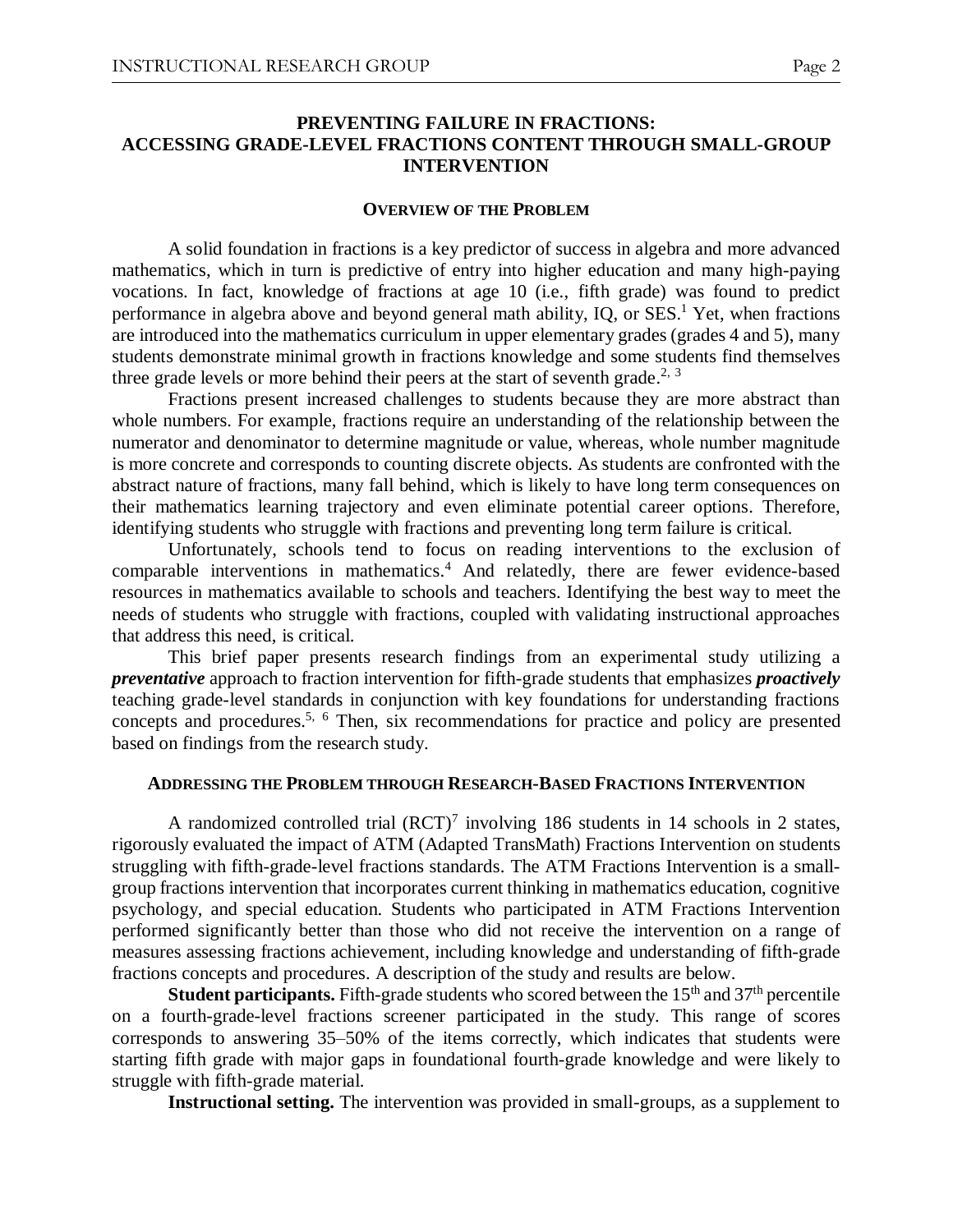core mathematics. This model is in line with a Response to Intervention or Multi-Tiered Systems of Support framework where students who need additional support receive intervention. Many schools do not have such a framework in mathematics, even though providing reading intervention in this manner is commonplace.

## **ATM Fractions Intervention**

**Fractions content.** Instruction focused on *foundational* and *grade-level* material through engaging and hands-on learning experiences. The ATM Fractions Intervention was adapted from the *TransMath*<sup>®</sup> curriculum<sup>8</sup> so that it could be implemented in small groups of 3-5 students for fifth-grade students in need of additional support in grade-level and foundational fractions material.<sup>9</sup>

Initial lessons emphasized the *foundational material* most relevant to success in the fifthgrade standards, especially understanding fractions equivalence and fractions magnitude, both of which are included in the fourth-grade standards. ATM Fractions Intervention incorporates concrete representations that students can manipulate (Cuisenaire rods) and visual representations (number lines) to develop understanding of fractions magnitude (See Figure 1). In using these multiple representational tools, ATM Fractions Intervention intentionally addresses two types of fractions interpretations (a) the partitive (part-whole) interpretation of fractions, and (b) the more difficult, but essential, measurement interpretation of fractions.<sup>10</sup> Both of these interpretations are critical for moving into more advanced mathematics in middle school and are salient for understanding fifth-grade-level material.



*Figure 1.* Estimating fractions magnitude on the number line.

Latter lessons systematically build on the foundational material to encompass *grade-level material* (i.e., fractions operations). Understanding fractions magnitude is essential to developing the ideas and principles necessary for understanding fractions operations (addition, subtraction, multiplication, and division) and for analyzing corresponding word problems as articulated in the CCSS-M.<sup>11</sup> These lessons also utilized concrete and visual representations to link concepts to fractions computation problems (see Figures 2 and 3). The ATM Fractions Intervention includes a strategic balance between conceptual understanding and procedural competence.<sup>12, 13</sup>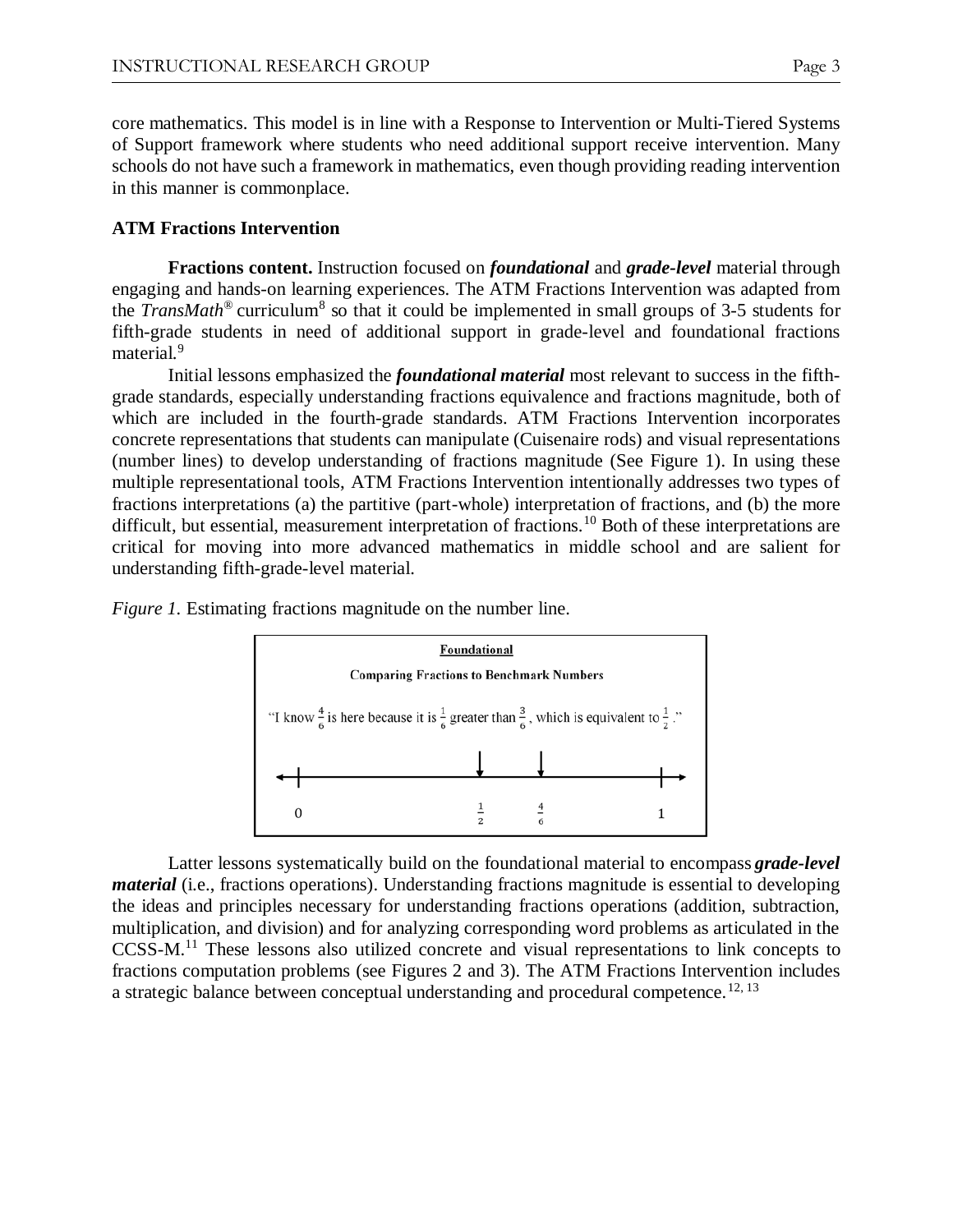



**Evidence-based instructional practices to support struggling learners***.* The ATM Fractions Intervention incorporates evidence-based instructional approaches that appear in findings from RCTs related to this population of students.<sup>14, 15, 16, 17, 18</sup> These include the use of (a) multiple representations, (b) systematic instruction, (c) cumulative review and practice, and (d) providing immediate and frequent feedback to students. These practices have been shown time and again as efficacious for struggling learners.

In addition to these evidence-based practices, a critical element of the ATM Fractions Intervention was supporting students' in providing mathematically correct explanations of fractions concepts and procedures. Teachers first modeled explaining the concepts and procedures of problems through a "think-aloud" as they demonstrated problem solving. The expectation is that students would then move toward explaining their own thinking in this manner as they solved and modeled problems for their peers in the small group. Teachers also asked prompting and clarifying questions to elicit student thinking during their explanations to foster deeper insights, rather than providing students with answers.

#### **Research Findings**

Students who participated in the ATM Fractions Intervention significantly outperformed those who did not receive the intervention on all outcomes (Hedges  $g = .66$  to 1.57,  $p < .0001$ ). These effect sizes are considered moderate to large. See Figure 4.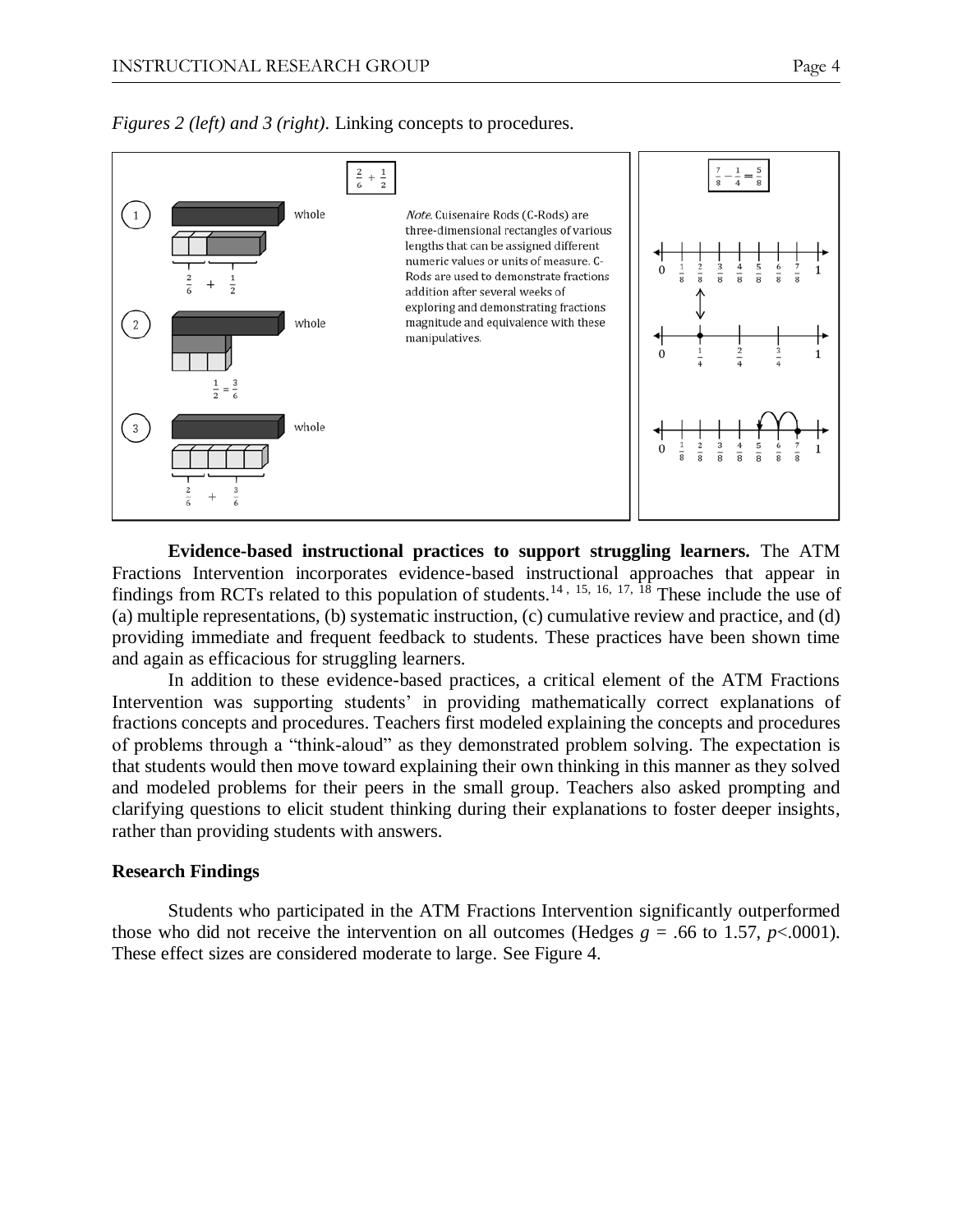*Figure 4.* Effect sizes on spring assessments.



*Note*. Sample sizes for *TUF-4*: I = 87, C = 99; *TUF-5*: I = 86, C = 99; *NLE 0–1*: I = 86, C = 99; Quality of Explanations:  $I = 33$ ,  $C = 34$ .

Students also demonstrated growth in fourth-grade foundational fractions understanding. See Figures 5 and 6. Both figures show the difference in the average growth trajectory between students who participated in intervention and those who were in the comparison group, that is, students who scored similarly on the screener but did not participate in the ATM Fractions Intervention.

*Figures 5 (left) and 6 (right).* Growth on fractions knowledge.



*Note.* Intervention = students who received fractions tutoring. Comparison = students who did not receive fractions tutoring.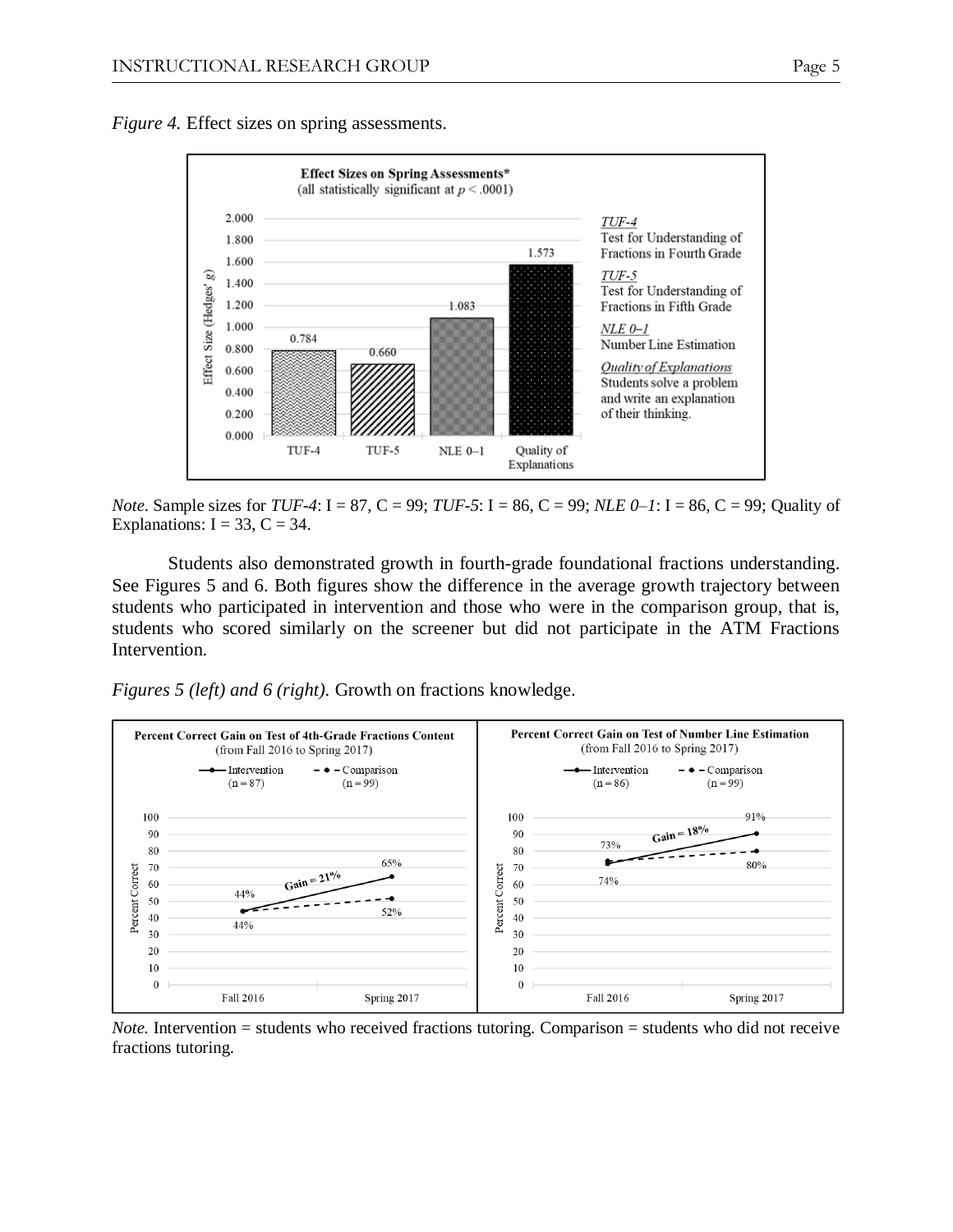#### **IMPLICATIONS FOR POLICY AND PRACTICE**

Increasing the number of students who can access and learn grade-level mathematics in upper elementary school, when standards include more challenging abstract fractions concepts, will require an investment on the part of policy makers and practitioners as they review their priorities in STEM learning. Six recommendations for practitioners and policy makers are presented below and are based on lessons learned from the study on ATM Fractions Intervention.

## **RECOMMENDATION 1: Use universal screening to identify students who are likely to struggle with fractions in upper elementary school.**

Identifying students who are not well prepared for grade-level material is the first step in supporting students who are likely to fall behind in developing fraction understandings. Screeners that identify students who are weak in the prior year's content are most useful. Using either a fraction-specific or general mathematics screener is useful in identifying these students. Alternatively, the state assessment score from the previous spring may be a realistic and less burdensome option for schools.

## **RECOMMENDATION 2: Provide 25-35 minutes of mathematics intervention time as a supplement to core mathematics instruction for students who struggle.**

Most schools provide reading intervention services within a tiered framework, often called Response to Intervention or Multi-Tiered Systems of Support. However, this provision of services is less often utilized in mathematics. Scheduling a 25- to 35-minute mathematics intervention time is recommended as a means to providing validated intervention to students who need it. Without an additional intervention time, these students will receive all of their mathematics instruction in their core mathematics classroom. In this setting, teachers are unlikely to have the time to provide these students with the additional instruction they need to access grade-level material.

#### **RECOMMENDATION 3: Provide intervention in small groups consisting of 4-5 students.**

One key feature in providing intervention is decreasing group size. In small groups, teachers are able to provide tailored, frequent, and immediate feedback to all students. Teachers can check student knowledge more easily in a small group and support students' explanations of key mathematical principles and ideas more often. A small-group environment allows for the pace of instruction to be slowed or for the material to be reviewed more often, depending on what students know or do not know.

## **RECOMMENDATION 4: Teach both foundational and grade-level fractions material during the intervention.**

A remedial approach to students who struggle with grade-level material has been widely used in special education and in services provided by Title 1. Yet, if the goal of preventive intervention is to accelerate learning so students can access grade-level material, then including a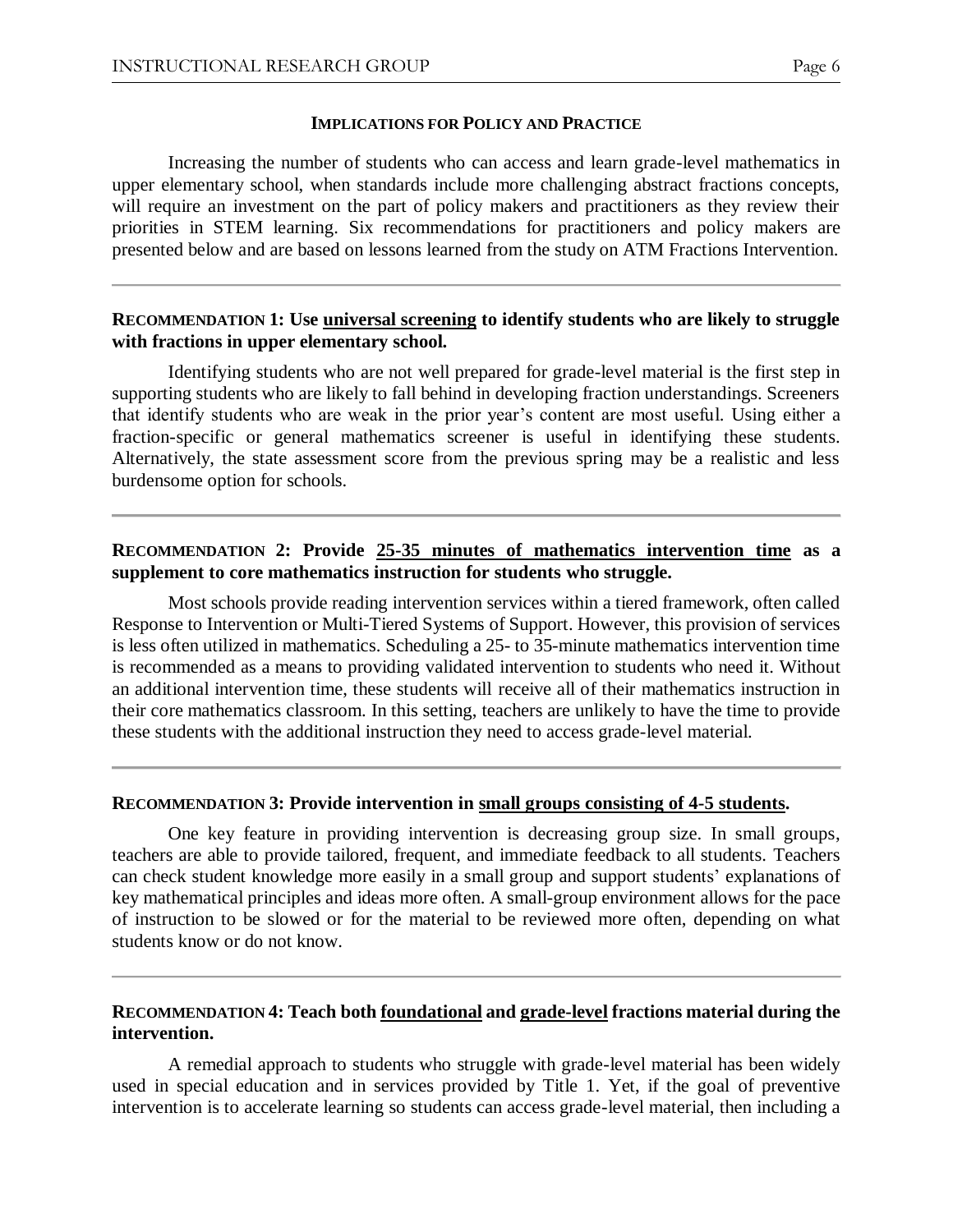mix of the foundational material necessary for understanding grade-level concepts along with grade-level material will be beneficial for students.

## **RECOMMENDATION 5: Include evidence-based instructional practices that link fractions concepts to procedures.**

Evidence-based instructional practices for students struggling with fractions include using multiple representations to link concepts and procedures, focusing on magnitude through estimating fractions magnitude on a number line, and supporting students in providing verbal and written explanations of mathematical principles and ideas. Each practice is described below.

Use *multiple representation to teach fraction concepts***.** Multiple representations such as concrete materials (Cuisenaire Rods), visual representations, and mathematical notation are recommended as best practice for intervention in mathematics at any level. The advantage to these representations for fractions is that students can connect abstract concepts to procedures in a handson and visual manner.

Use *the number line to teach fractions magnitude*. Having a solid understanding of fractions magnitude (foundational material) is key to understanding grade-level fractions operations. The number line is considered the most mathematically accurate way to represent fractions and other rational numbers<sup>19</sup> and is a mainstay feature of fractions instruction in Asian countries who lead the world in STEM education.

*Support students as they explain fractions concepts***.** Provide frequent opportunities for students to verbally explain their thinking when solving fractions operations and word problems.<sup>20</sup> Build in additional time during each intervention session for students to verbally explain their problem solving. Also provide opportunities for students to provide written explanations of their work.

## **RECOMMENDATION 6: Provide professional development to school personnel (teachers or paraprofessionals) providing the fractions intervention.**

Professional development that accompanies any new program increases the likelihood that teachers will implement the new practice.<sup>21</sup> Professional development can focus on (a) representing fractions concepts and operations with multiple representations (Cuisenaire Rods and Number lines) in a mathematically precise fashion, (b) modeling think-alouds and using strategies to clarify and probe students' explanations, and (c) taking an in-depth look at the materials and lesson structure of the intervention.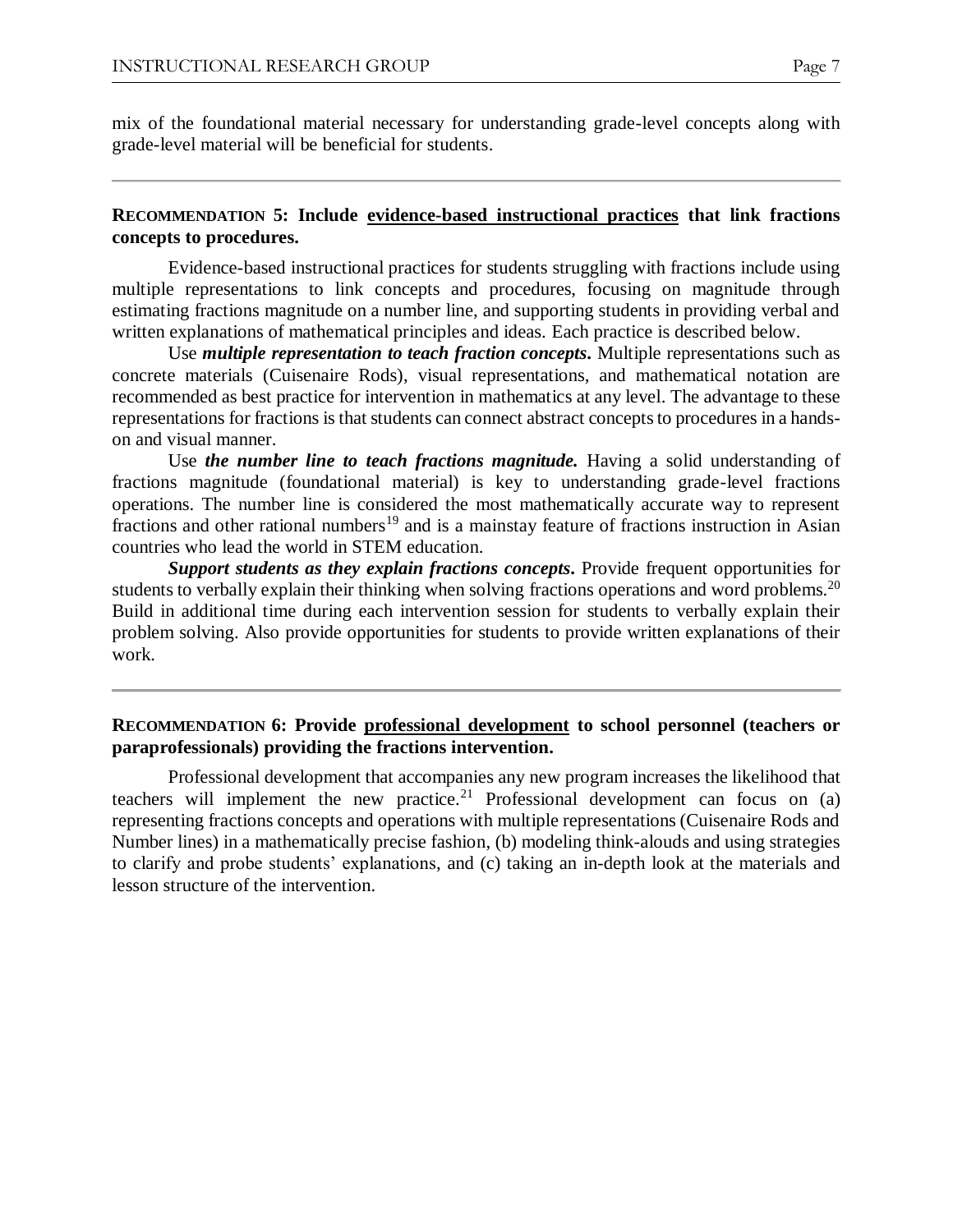$\overline{a}$ 

#### **Endnotes**

- <sup>1</sup> Siegler, R. S., Duncan, G. J., Davis-Kean, P. E., Duckworkth, K., Claessens, A., Engel, M., ... Chen, M. (2012). Early predictors of high school mathematics achievement. *Psychological Science, 23*(7), 691–697. doi:10.1177/0956797612440101
- 2 Jordan, N. C., Resnick, I., Rodrigues, J., Hansen, N., & Dyson, N. (2016). Delaware longitudinal study of fraction learning: Implications for helping children with mathematics difficulties. *Journal of Learning Disabilities, 50*(6), 621–630. doi:10.1177/0022219416662033
- <sup>3</sup> Wagner, M., Marder, C., Levine, P., Cameto, R., Cadwallader, T. W., Blackorby, J., . . . Newman, L. (2003). *The individual and household characteristics of youth with disabilities. A report from the National Longitudinal Transition Study-2 (NLTS2)*. Menlo Park, CA: SRI International. Retrieved from https://nlts2.sri.com/reports/2003\_08/nlts2\_report\_2003\_08\_complete.pdf
- <sup>4</sup> Balu, R., Zhu, P., Doolittle, F., Schiller, E., Jenkins, J., & Gersten, R. (2015). *Evaluation of response to intervention practices for elementary school reading (NCEE 2016-4000).* Washington, DC: National Center for Education Evaluation and Regional Assistance, Institute of Education Sciences, U.S. Department of Education. Retrieved from http://ies.ed.gov/ncee.
- <sup>5</sup> Fennell, F. (2011). All means all. In F. Fennell (Ed.), *Achieving fluency: Special education and mathematics* (pp. 1–14). Reston, VA: NCTM.
- <sup>6</sup> Gersten, R., Rolfhus, E., Clarke, B., Decker, L., Wilkins, C., & Dimino, J. (2015). Intervention for first graders with limited number knowledge: Large-scale replication of a randomized controlled trial. *American Educational Research Journal, 52*(3), 516–546. doi:10.3102/0002831214565787
- <sup>7</sup> Jayanthi, M., Gersten, R., Spallone, S., Dimino, J. Schumacher, R., Smolkowski, K., ... Haymond, K. (2018). *Impact of a tier 2 fractions intervention on 5th grade students' fractions achievement: A technical report*. Los Alamitos, CA: Instructional Research Group.
- <sup>8</sup> Woodward, J., & Stroh, M. (2015). *TransMath: Fluency with rational numbers* (3rd ed.). Dallas, TX: Voyager Sopris Learning.
- <sup>9</sup> Schumacher, R. F., Jayanthi, M., Gersten, R., Dimino, J., Spallone, S., & Haymond, K. S. (2018). Using the number line to promote understanding of fractions for struggling fifth graders: A formative pilot study. *Learning Disabilities Research & Practice*. Advance online publication. doi:10.1111/ldrp.12169
- <sup>10</sup> National Research Council. (2001). *Adding it up: Helping children learn mathematics*. J. Kilpatrick, J. Swafford, & B. Findell (Eds.), Mathematics Learning Study Committee, Center for Education, Division of Behavioral and Social Sciences and Education. Washington, DC: National Academy Press.
- <sup>11</sup> Schumacher, R. F., & Malone, A. S. (2017). Error patterns with fraction calculations at fourth grade as a function of students' mathematics achievement status. *The Elementary School Journal, 118*(1), 105–127. doi:10.1086/692914
- <sup>12</sup> Rittle‐Johnson, B., & Koedinger, K. R. (2009). Iterating between lessons on concepts and procedures can improve mathematics knowledge. *British Journal of Educational Psychology*, *79*(3), 483–500. doi:10.1348/000709908X398106
- <sup>13</sup> Wu, H-H. (2010). *Understanding numbers in elementary school mathematics*. Providence, RI: